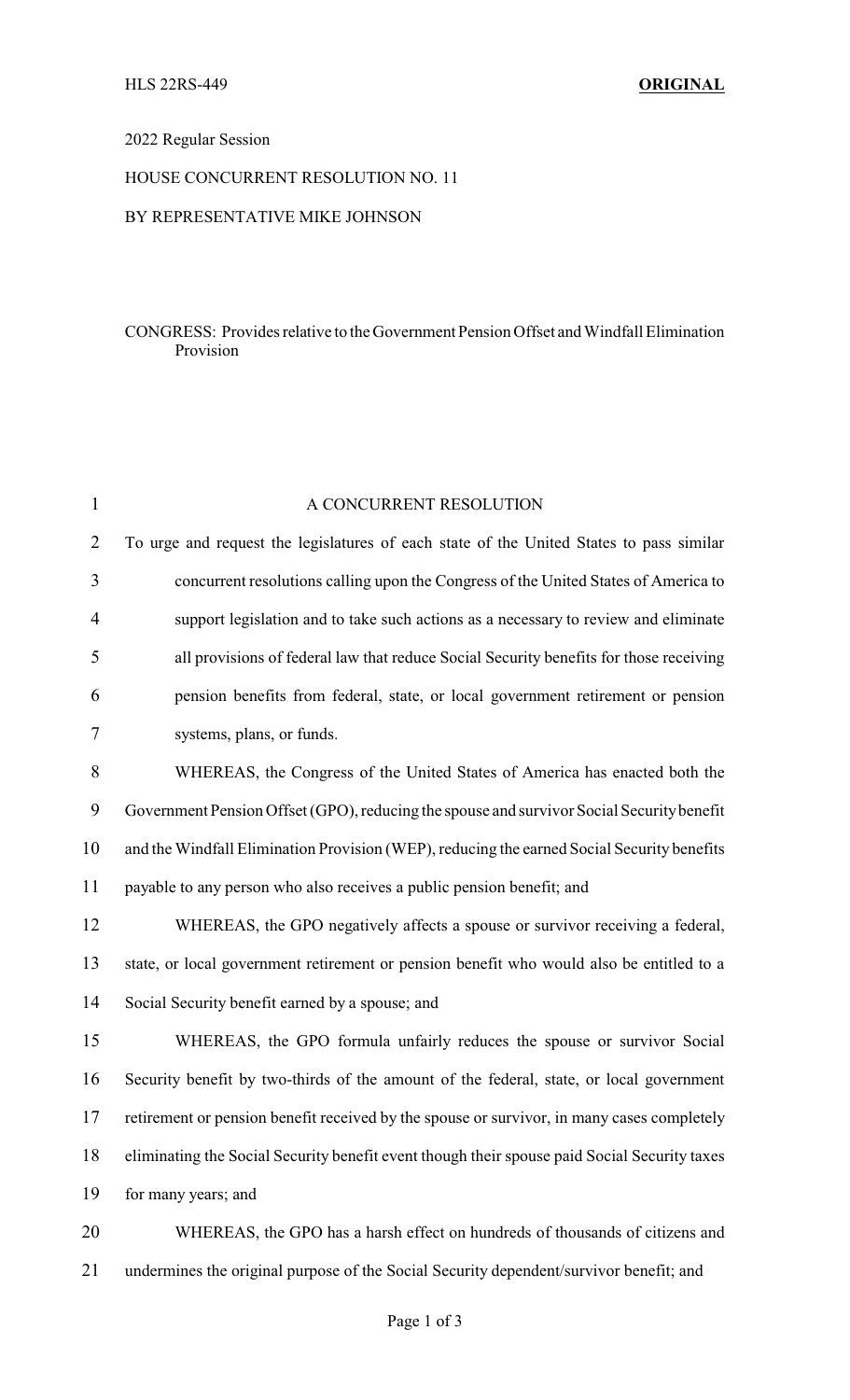## **HLS 22RS-449**

| $\mathbf{1}$             | WHEREAS, according to recent Social Security Administration figures, more than                |
|--------------------------|-----------------------------------------------------------------------------------------------|
| $\overline{2}$           | half a million individuals nationally are affected by the GPO; and                            |
| $\mathfrak{Z}$           | WHEREAS, the WEP applies to those persons who have earned federal, state, or                  |
| $\overline{\mathcal{A}}$ | local government retirement or pension benefits, in addition to working in employment         |
| 5                        | covered under Social Security and paying into the Social Security system; and                 |
| 6                        | WHEREAS, the WEP unfairly reduces the earned Social Security benefit using an                 |
| $\tau$                   | averaged indexed monthly earnings formula and may reduce Social Security benefits for         |
| 8                        | affected persons by as much as one-half of the retirement benefit earned as a public servant  |
| 9                        | in employment not covered under Social Security; and                                          |
| 10                       | WHEREAS, the WEP causes hardworking individuals to lose a significant portion                 |
| 11                       | of the Social Security benefits that they earned themselves; and                              |
| 12                       | WHEREAS, according to recent Social Security Administration figures, more than                |
| 13                       | one and a half million individuals nationally are affected by the WEP; and                    |
| 14                       | WHEREAS, in certain circumstances, both the WEP and GPO can be applied to a                   |
| 15                       | qualifying survivor's benefit, each independently reducing the available benefit and in       |
| 16                       | combination eliminating a large portion of the total Social Security benefit available to the |
| 17                       | survivor; and                                                                                 |
| 18                       | WHEREAS, because of the calculation characteristics of the GPO and the WEP, they              |
| 19                       | have a disproportionately negative effect on employees working in lower-wage government       |
| 20                       | jobs, like policemen, firefighters, teachers, and state employees; and                        |
| 21                       | WHEREAS, Louisiana is making every effort to improve the quality of life of its               |
| 22                       | citizens and to encourage them to live here, yet the current GPO and WEP provisions           |
| 23                       | compromise their quality of life; and                                                         |
| 24                       | WHEREAS, the number of people affected by GPO and WEP is growing everyday                     |
| 25                       | as more and more people reach retirement age; and                                             |
| 26                       | WHEREAS, individuals drastically affected by the GPO or WEP may have no choice                |
| 27                       | but to return to work after retirement in order to make ends meet, but the earnings           |
| 28                       | accumulated during this return to work can further reduce the Social Security benefits the    |
| 29                       | individual is entitled to; and                                                                |